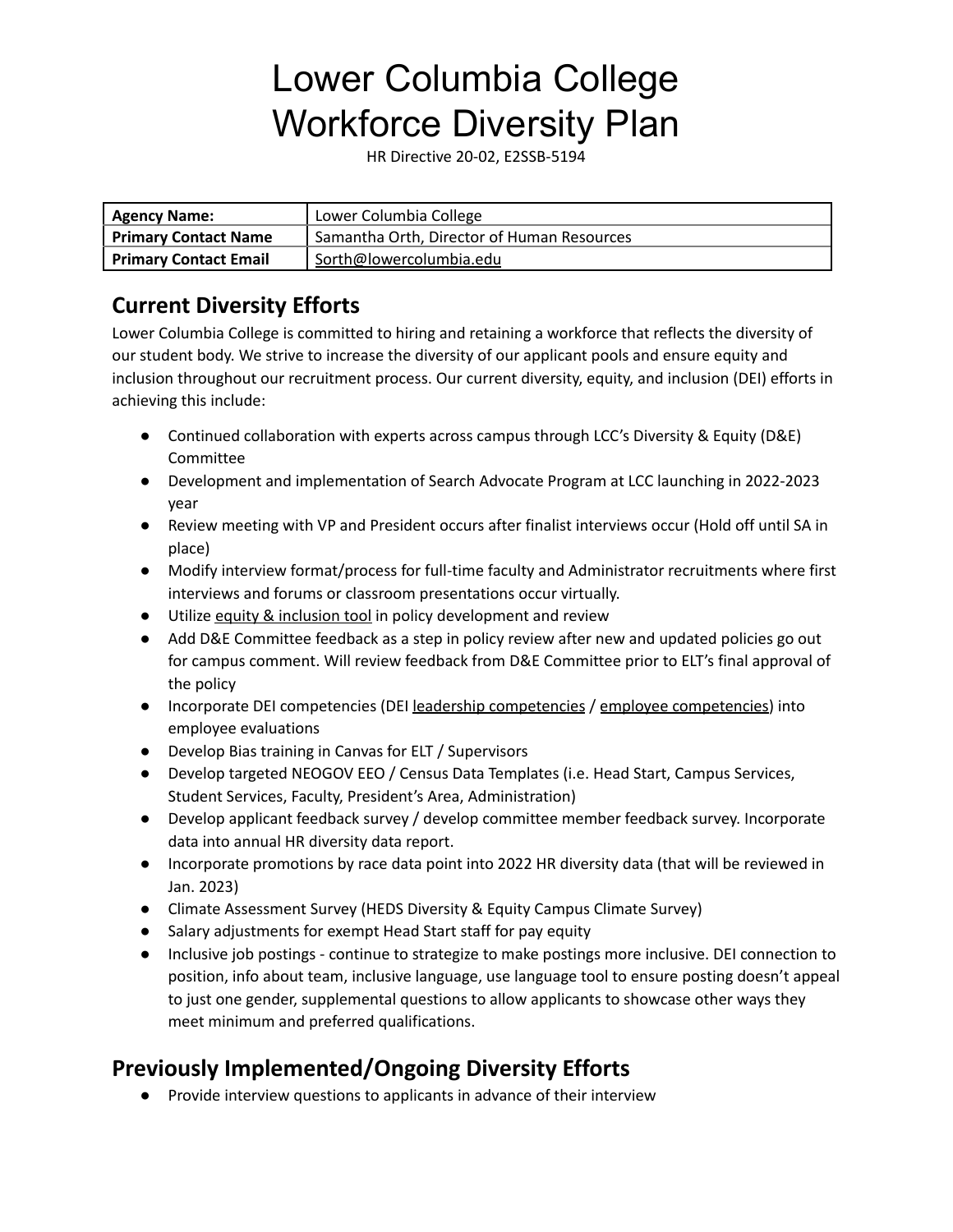HR Directive 20-02, E2SSB-5194

- Ensure diverse selection committees
- Train selection committee on implicit bias through online course
- Utilize Screening Criteria Matrix throughout recruitment process
- Annual review diversity data with the D&E Committee and the Executive Leadership Team
- PACE survey for employee climate
- Market positions in diverse locations
- SBCTC Faculty/staff of color mentoring program
- Equitable salary placement for Classified new hires through use of salary placement worksheet
- Development of HR online trainings and materials in other languages
- Offered Search Sponsor Workshop for supervisors in April/May 2019
- HR recruiters attended Search Advocacy Workshop April 2021
- Review applicant diversity data after the committee selects applicants for interview. Add applicants to interview selection if potential for barrier of specific group in pool
- Equity in exempt salaries Gathered data on exempt employees including education level, special skills, years of experience, and race. Developed salary ranges for similar positions. Data-driven salary adjustments made for exempt staff July 2021.
- Created Best Practices for Hiring Part-time Employees Canvas course
- Developed Student Employee Handbook and Adjunct Coaches Handbook
- Deans, VPI, others involved in recruitment for adjunct faculty participated in Mitigating Bias training through the Department of Enterprise Services
- Developed specific procedures for hiring adjunct faculty to ensure biases don't impact hiring decisions
- College Policy [review](https://lowercolumbia.edu/publications/administrative-policies/review-cycle.php) cycle every 3 years
- Quarterly DEI resources, reading recommendation, and tools to LCC Supervisors
- Offer online trainings in other languages (Spanish, Cambodian. Select few in Russian, Chinese, Vietnamese). Encourage use of Canvas [Immersive](http://internal.lowercolumbia.edu/departments/human-resources/_assets/documents/ImmersiveReaderGuide.pdf) Reader Guide for other languages.

## **Required Topic Areas**

1. Workforce Diversity, Equity, & Inclusion Policies/Procedures

Existing Policies/Procedures/Strategic Plan:

| Subject/Title                   | <b>Review and update</b><br>timeline                | <b>Assigned To</b>                                                   | <b>Success Measures</b>                                                                                                                                                                                                                                                                    |
|---------------------------------|-----------------------------------------------------|----------------------------------------------------------------------|--------------------------------------------------------------------------------------------------------------------------------------------------------------------------------------------------------------------------------------------------------------------------------------------|
| Policy 220: Diversity<br>Equity | Last reviewed: May<br>2019<br>Next review: May 2022 | Executive<br>Leadership<br>Team / Diversity<br>& Equity<br>Committee | Data:<br>Enrollment trends<br>$\overline{\phantom{0}}$<br>relative to people of<br>color<br>Graduation rates of<br>$\overline{\phantom{0}}$<br>people of color<br>Training offerings each<br>year<br>Diversity of hires<br>-<br>Diversity of applicant<br>$\overline{\phantom{0}}$<br>pool |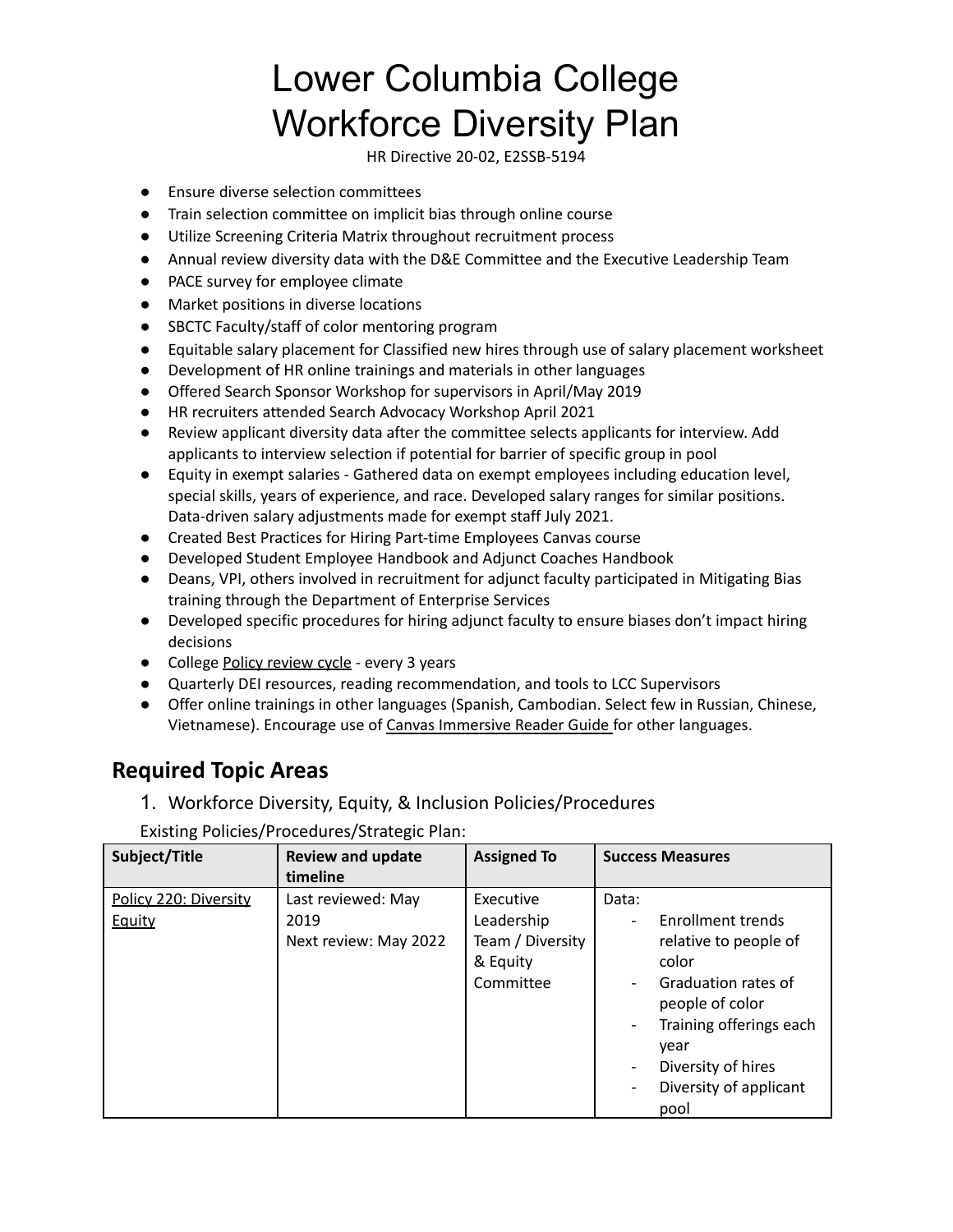| Policy 221: Respectful<br><b>Work Environment</b>                                                                               | Adopted: December<br>2020<br>Next review: May 2022                                                                                                             | Human<br>Resources                                                   | Marketing for positions<br>applicant feedback survey<br>Selection committee feedback<br>survey<br>Climate assessment survey for<br>students / staff / faculty<br><b>Employee evaluations</b><br><b>Employee trainings</b><br>Climate assessment<br>survey / PACE survey<br>Employee<br>investigations                         |
|---------------------------------------------------------------------------------------------------------------------------------|----------------------------------------------------------------------------------------------------------------------------------------------------------------|----------------------------------------------------------------------|-------------------------------------------------------------------------------------------------------------------------------------------------------------------------------------------------------------------------------------------------------------------------------------------------------------------------------|
| Diversity & Equity<br><b>Institutional Plan</b><br>This will be replaced<br>by the new DEI<br>Strategic Plan being<br>developed | Last reviewed: Winter<br>2021<br>Next formal review:<br>Winter & Spring 2022<br>Review informally:<br>Annually in conjunction<br>with diversity data<br>review | Executive<br>Leadership<br>Team / Diversity<br>& Equity<br>Committee | Data:<br>Enrollment of people<br>of color<br>Graduation rates of<br>people of color<br>Training offerings each<br>year<br>Diversity of hires<br>Diversity of applicant<br>pool<br>Marketing for positions<br>Applicant feedback survey<br>Selection committee feedback<br>survey<br>Climate assessment survey for<br>students |
| <b>Policy 227:</b><br><b>Employment of</b><br>Family/Household<br>Members                                                       | Last reviewed: June<br>2019<br>Next review: June 2022                                                                                                          | Human<br>Resources                                                   | Conflict of interest<br>disclosures from<br>selection committee<br>Adapt<br>employee/supervisor<br>reporting structure if<br>relationships exist                                                                                                                                                                              |
| Procedure 227.1A<br><b>Employment of</b><br>Family/Household<br><b>Members</b>                                                  | Last reviewed: June<br>2019<br>Next review: June 2022                                                                                                          | Human<br>Resources                                                   | Conflict of interest<br>disclosures from<br>selection committee<br>Adapt<br>employee/supervisor<br>reporting structure if<br>relationships exist                                                                                                                                                                              |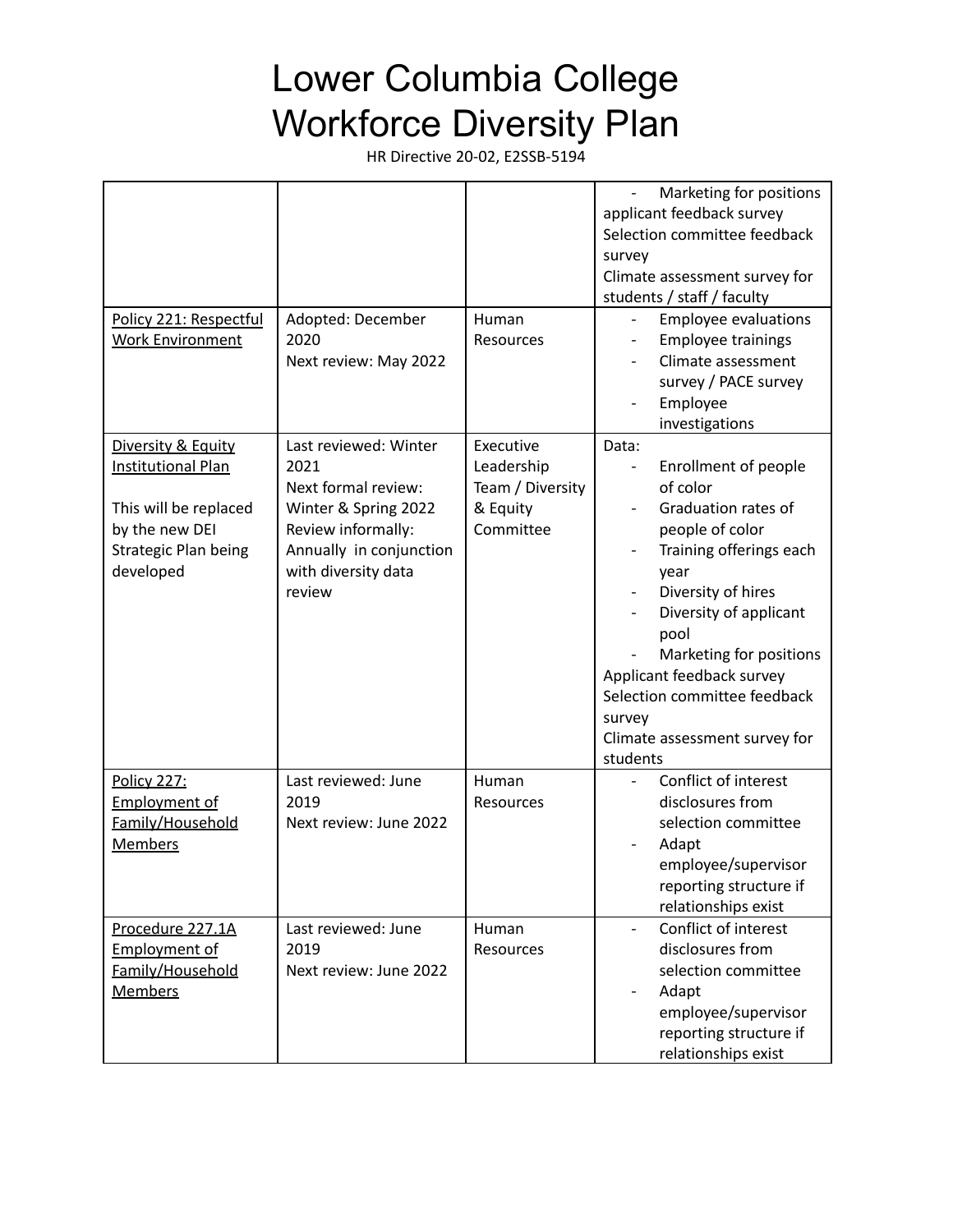HR Directive 20-02, E2SSB-5194

| Policy 236:                  | Last reviewed: June    | Human     | applicant feedback |
|------------------------------|------------------------|-----------|--------------------|
| Reasonable                   | 2019                   | Resources | survey             |
| Accommodation                | Next review: June 2022 |           |                    |
| Procedure 236.1A:            | Last reviewed: June    | Human     | applicant feedback |
| Reasonable                   | 2019                   | Resources | survey             |
| <b>Accommodation for</b>     | Next review: June 2022 |           |                    |
| Employees and                |                        |           |                    |
| Applicants/applicants        |                        |           |                    |
| <b>LCC Recruitment &amp;</b> | Last reviewed: June    | Human     | applicant feedback |
| <b>Selection Procedure</b>   | 2021                   | Resources | Committee feedback |
|                              | Next review: July 2022 |           | survey             |

#### Policies/Procedures to Develop:

| Subject/Title | <b>Review and update</b><br>timeline | <b>Assigned To</b> | Success Measures |
|---------------|--------------------------------------|--------------------|------------------|
|               |                                      |                    |                  |

### 2. Implicit Bias Mitigation Training

Train staff on recognizing and mitigating implicit bias

| <b>Target Audience</b>             | <b>Training Name</b>            | <b>Training Timeline/Frequency</b> |
|------------------------------------|---------------------------------|------------------------------------|
| HR Team                            | Search Advocacy / Implicit Bias | Annual                             |
| Supervisors                        | Search Sponsor / Implicit Bias  | Upon Hire / Annual                 |
| <b>Selection Committee Members</b> | <b>Implicit Bias</b>            | Annual                             |
| Executive Leadership Team          | Search Sponsor / Implicit Bias  | Annual                             |
| <b>D&amp;E Committee</b>           | Search Advocacy / Implicit Bias | Annual                             |
| Deans / VPI / Faculty Dep. Chairs  | <b>Mitigating Bias</b>          | Annual                             |
| Search Advocates                   | Search Advocate Program         | Every 3 years                      |

- 3. Support & Resources for Supervisors
- Provide quarterly articles, webinars, resources on implicit bias and recruitment to supervisors, committee members, ELT, and diversity & equity committee
- Develop materials for supervisors for onboarding new hires -- creating a welcoming and inclusive environment, setting new employees up for success, helping them build relationships with the LCC community, etc.
- 4. Other Diversity Training

| <b>Target Audience</b>   | <b>Training Name</b>         | <b>Training Timeline/Frequency</b> |
|--------------------------|------------------------------|------------------------------------|
| <sup>I</sup> Supervisors | <b>Inclusive Departments</b> | Biennial                           |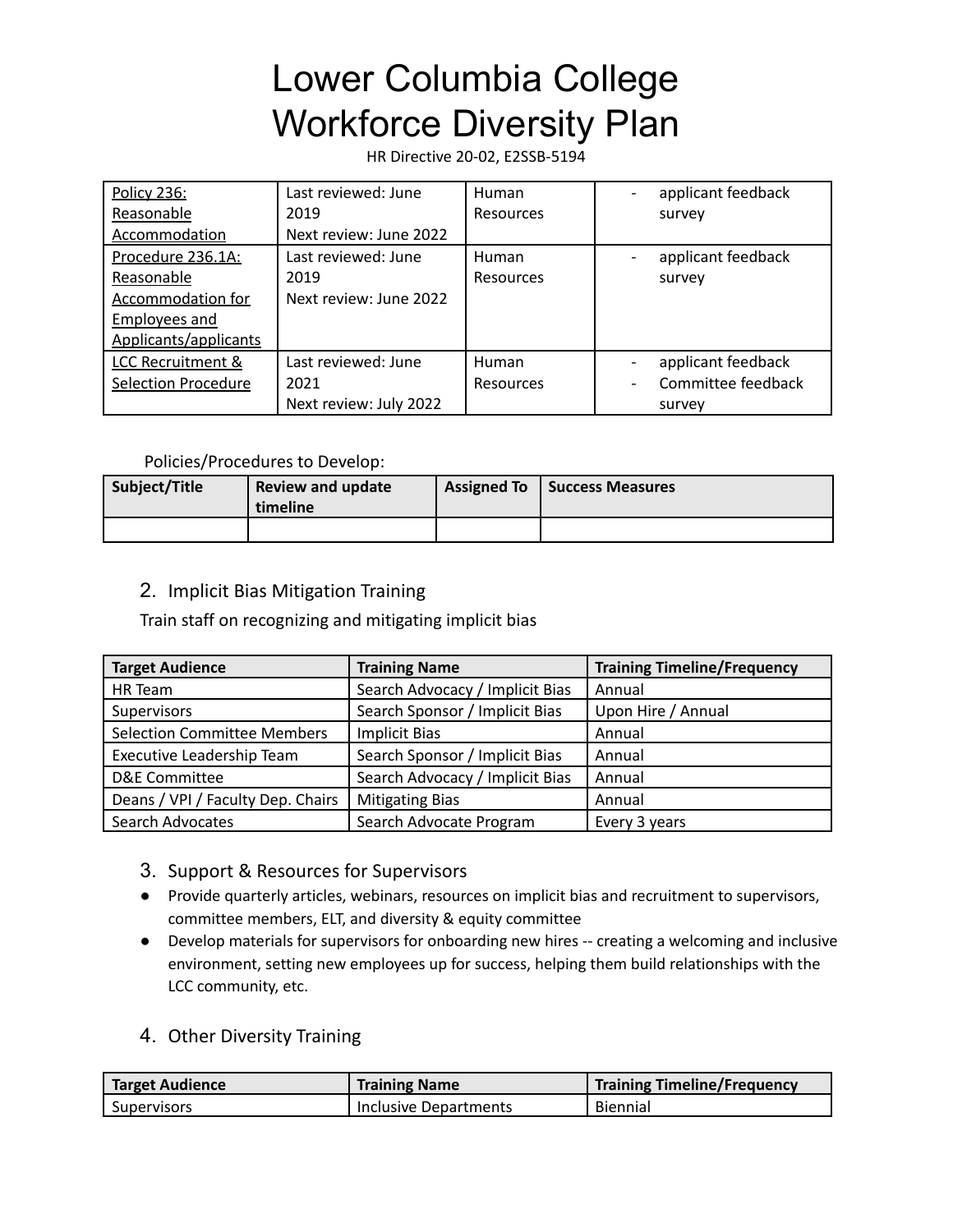HR Directive 20-02, E2SSB-5194

| Executive Leadership Team/HR<br>Pay Equity | Once / upon hire |  |
|--------------------------------------------|------------------|--|
|--------------------------------------------|------------------|--|

#### 5. Workforce Diversity Data Review Standards

### **Annual review of the following data points with Executive Leadership Team (President, Vice Presidents):**

- Workforce representation
- New hires by diversity
- Promotions / Internal movement by diversity
- Turnover by diversity

#### **Set workforce diversity goals/timeline based on the review**

#### **Develop and implement Search Advocate Program**

- Step by step program implementation plan
	- Identify specific changes to current recruitment process spring / summer 2022
- Develop training materials and resources
- Train supervisors
- Train search advocates
- Within 3 years, develop SA training to provide workshops for SAs by LCC HR

### **Employee Satisfaction**

- PACE survey
- Climate Assessment Survey (HEDS)
- Ensure employees receive timely performance development plans
- HR check-ins with new hires

#### **Accessibility to Programs & Services**

- Continue to offer online trainings in other languages
- Train employees on how to use "Immersive Reader" function in Canvas to view training content in other languages
- Provide materials in other languages that cover content shared in live trainings
- Ensure accessible formatting for forms/HR materials

| <b>Topic</b> | <b>Assigned To</b>                 | <b>Timeline</b>                                  | <b>Communication / Action</b><br>Plan                                                                                       |
|--------------|------------------------------------|--------------------------------------------------|-----------------------------------------------------------------------------------------------------------------------------|
| Data Review  | Sam Orth / Sydney<br><b>Benson</b> | Next review: January<br>2023 (annual thereafter) | Share data with<br>D&E Committee<br>first<br>Share data with<br><b>ELT</b><br>Discuss data<br>relative to<br>community data |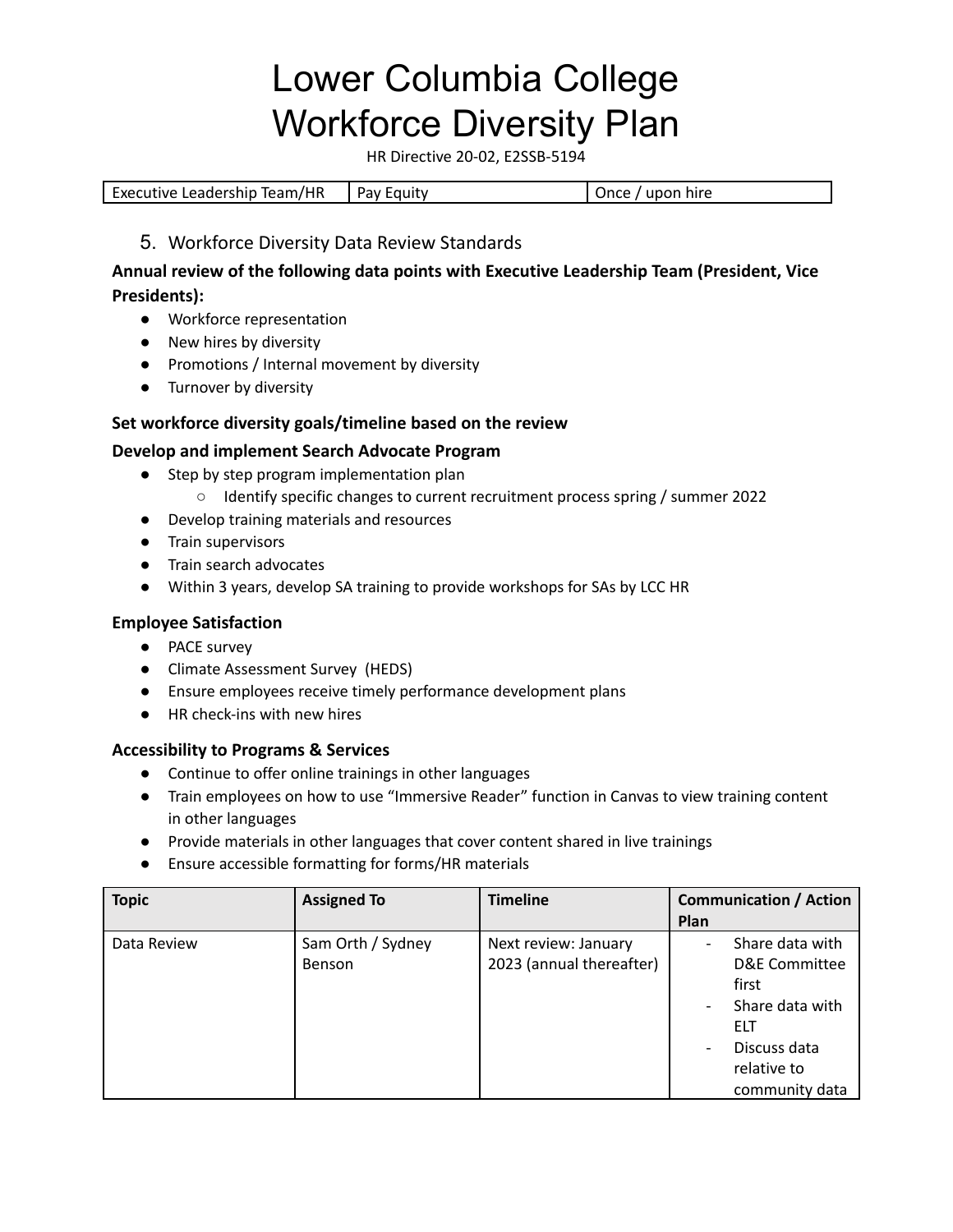|                                                                                  |                                      |                                                  | Identify<br>potential<br>barriers                                                                                                  |
|----------------------------------------------------------------------------------|--------------------------------------|--------------------------------------------------|------------------------------------------------------------------------------------------------------------------------------------|
| Establish workforce<br>diversity goals                                           | Sam Orth / Sydney<br>Benson          | March 2022                                       | Develop<br>diversity goals<br>and strategies<br>with ELT based<br>on<br>recommendatio<br>n from DEI<br>Committee<br>Implement plan |
| Demographic data<br>reviews for hiring<br>processes and strategic<br>planning    | <b>Human Resources</b>               | Annual                                           |                                                                                                                                    |
| Accountability<br>mechanisms in hiring                                           | <b>Human Resources</b>               | Every recruitment                                | Consistent use<br>of criteria matrix<br>Supervisor/lead<br>ership buy in on<br>recruitment<br>procedure/proce<br>SS                |
| Pay equity                                                                       | <b>Human Resources</b>               | Every exempt hire /<br>position change           | Equitable/data-d<br>riven salary<br>placement for<br>new exempt<br>employees                                                       |
| PACE survey                                                                      | Effectiveness & College<br>Relations | Every 3 years                                    | Share data with<br><b>ELT</b><br>Share with<br>Board of<br>Trustees<br>KPI<br>measurements                                         |
| <b>Climate Assessment</b><br>Survey                                              | Effectiveness & College<br>Relations | Winter 2022<br>(TBD if sent out<br>thereafter)   |                                                                                                                                    |
| Supervisors complete<br>timely Performance<br>Development Plans for<br>employees | Sam Orth                             | Reminders to<br>supervisors every other<br>month | HR send<br>$\blacksquare$<br>evaluations due<br>reminder emails<br>HR support<br>$\overline{\phantom{a}}$<br>supervisors with      |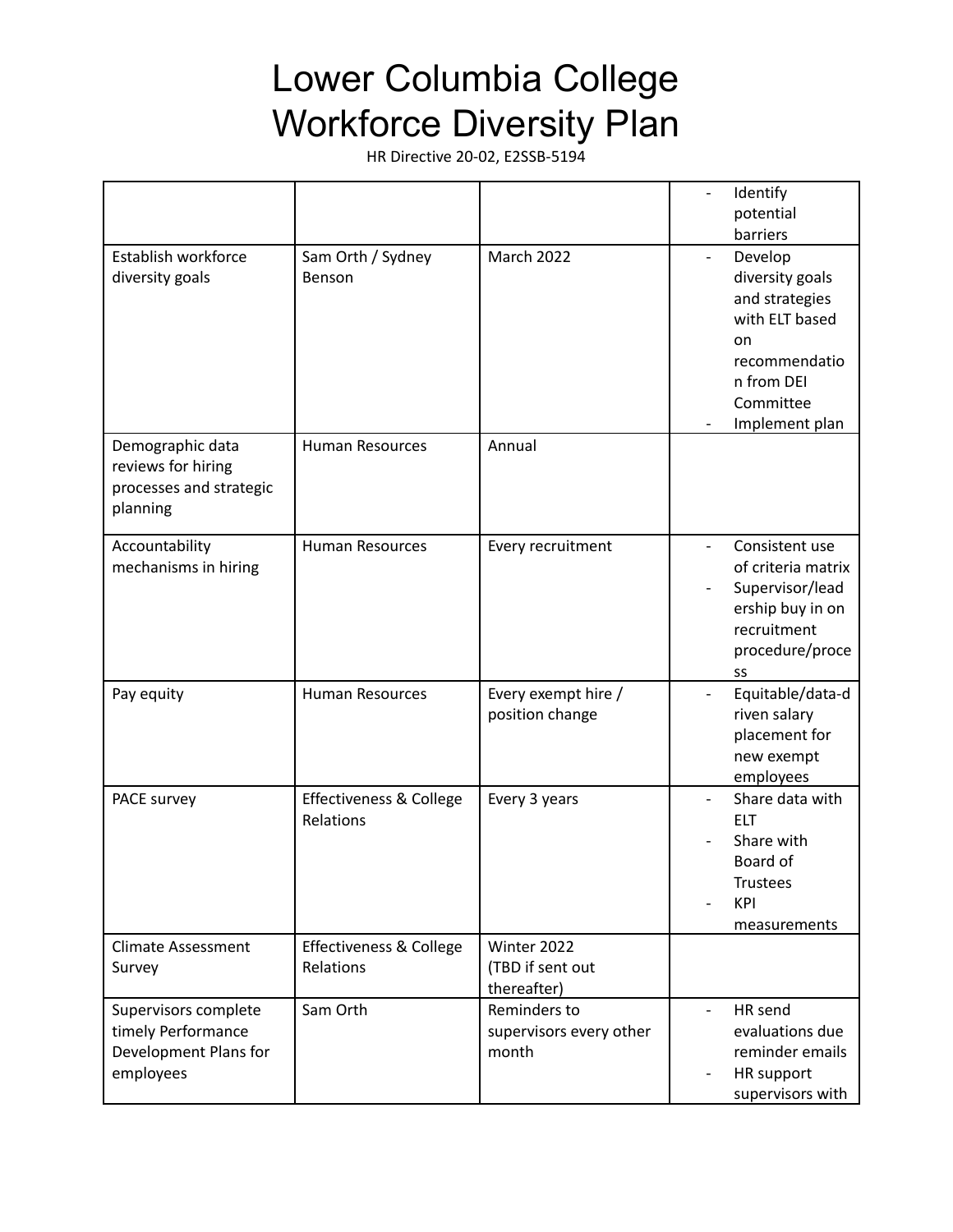HR Directive 20-02, E2SSB-5194

|                                |          |                     | completing<br>evaluations<br>Supervisors<br>include DEI<br>competencies in<br>evaluation<br>forms/meetings<br>with employees<br>HR review<br>evaluations,<br>close attention<br>to<br>support/needs<br>requested by<br>employees |
|--------------------------------|----------|---------------------|----------------------------------------------------------------------------------------------------------------------------------------------------------------------------------------------------------------------------------|
| HR check-ins with new<br>hires | Sam Orth | Every couple months | Reach out to<br>employee and<br>supervisor<br>separately to ask<br>how things are<br>going/needs                                                                                                                                 |

6. Diversity Data of applicant Pools & applicants Interviewed

### **Annual review of the following data points with Executive Leadership Team (President, Vice Presidents):**

- Applicant pool demographics
- Representation of applicants selected for interview
- Marketing source(s) for positions

#### **Current high priority diversity goals for recruitment:**

- Increase diversity of applicant pools
	- Specific focus to faculty and student facing positions
		- Recruitment for adjunct faculty
		- Recruitment for part-time hourly positions
- Student employee positions
- Hire and retain a workforce that represents our student body
- Equitable and inclusive recruitment process
- Marketing strategies to target diverse groups

#### **Review existing goals/strategies along with data**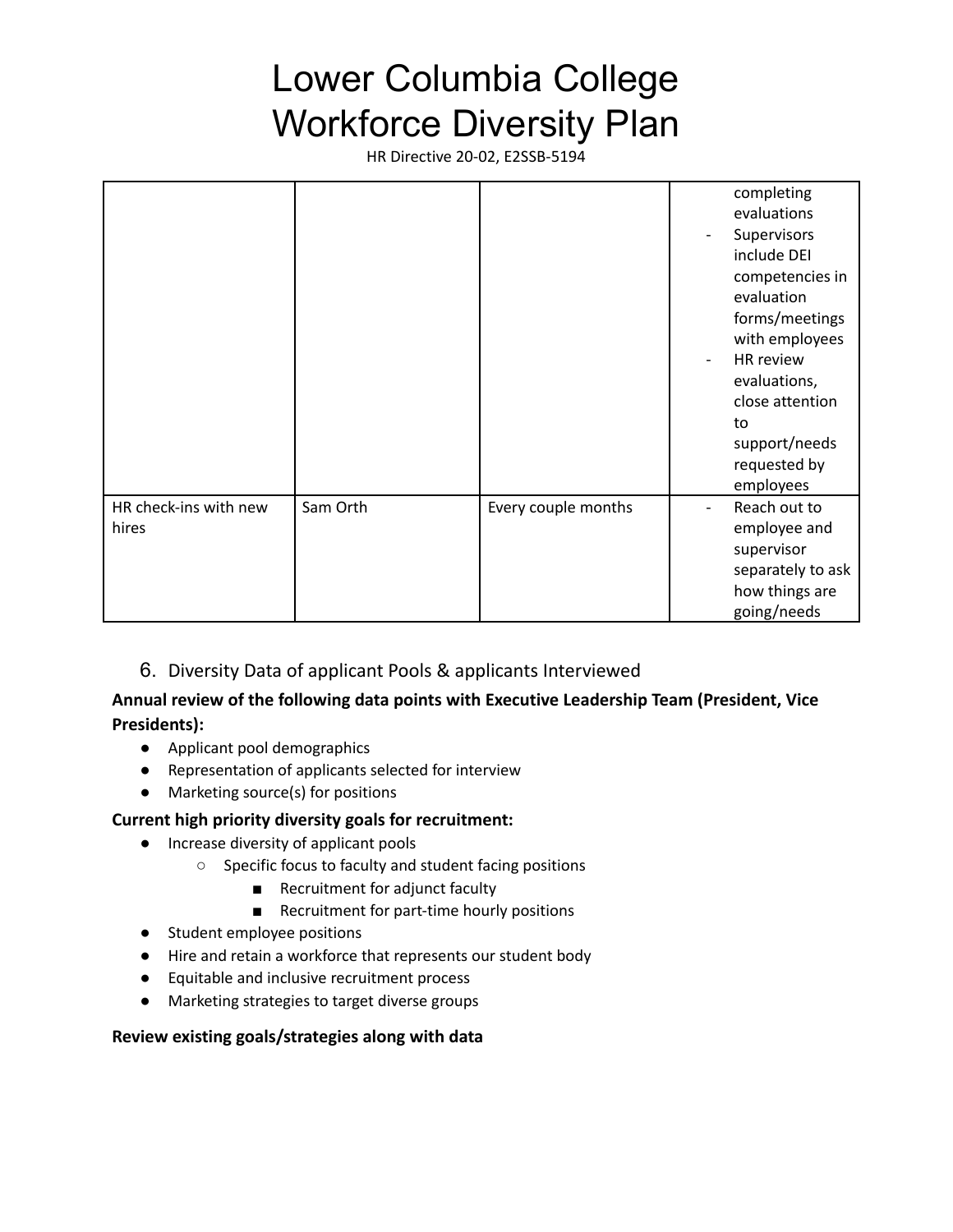| <b>Data Review</b><br>Question                                                                                             | <b>Assigned</b><br>To                               | <b>Timeline/Frequency</b><br>of Review | <b>Expected Outcomes</b>                                                                                                                                                                                      | <b>Planned</b><br><b>Stakeholder</b><br><b>Engagement</b>                                                                                       |
|----------------------------------------------------------------------------------------------------------------------------|-----------------------------------------------------|----------------------------------------|---------------------------------------------------------------------------------------------------------------------------------------------------------------------------------------------------------------|-------------------------------------------------------------------------------------------------------------------------------------------------|
| Are the applicant<br>pools as diverse as<br>the available<br>workforce?                                                    | Sam Orth<br>/ Sydney<br>Benson                      | Annual                                 | applicant pool reflective<br>of workforce                                                                                                                                                                     | Share data D&E<br>Committee and<br>then ELT                                                                                                     |
| Are there steps or<br>parts of the hiring<br>process where<br>applicants from<br>certain groups are<br>being screened out? | Sam Orth<br>/ Sydney<br>Benson                      | Every recruitment                      | HR reviews applicant<br>data after applicants are<br>selected to interview to<br>remove barriers for<br>potential excluded<br>groups.<br>May add applicants to<br>interview                                   | Share data with<br><b>ELT</b>                                                                                                                   |
| Develop realistic,<br>inclusive minimum<br>and preferred<br>qualifications for<br>positions using<br>criteria matrix       | Sam Orth<br>/ Sydney<br>Benson /<br>Supervis<br>ors | Every posting                          | Determine if the<br>required qualifications<br>are truly necessary to<br>be successful in the<br>position? If not, review<br>and make changes.                                                                | Ensure<br>supervisors<br>understand the<br>purpose of<br>realistic quals<br>and why it's<br>important to<br>take the time<br>to develop<br>them |
| Inclusive language in<br>job postings                                                                                      | Sam Orth<br>/ Sydney<br>Benson /<br>Supervis<br>ors | Every posting                          | Determine if the<br>postings are written in a<br>way that discourages<br>certain groups of people<br>from applying or<br>believing that they<br>could be successful? If<br>so, make changes.                  | Help<br>supervisors<br>understand<br>what inclusive<br>language is and<br>how it impacts<br>the audience                                        |
| Review any use of<br>criminal background<br>information in hiring                                                          | Sam Orth<br>/ Sydney<br>Benson                      | Every position                         | Determine if the use of<br>criminal background<br>check information for<br>hiring decisions comply<br>with RCW 41.04.821?<br>Does it support<br>Executive Order 16-05?<br>If not, review and make<br>changes. |                                                                                                                                                 |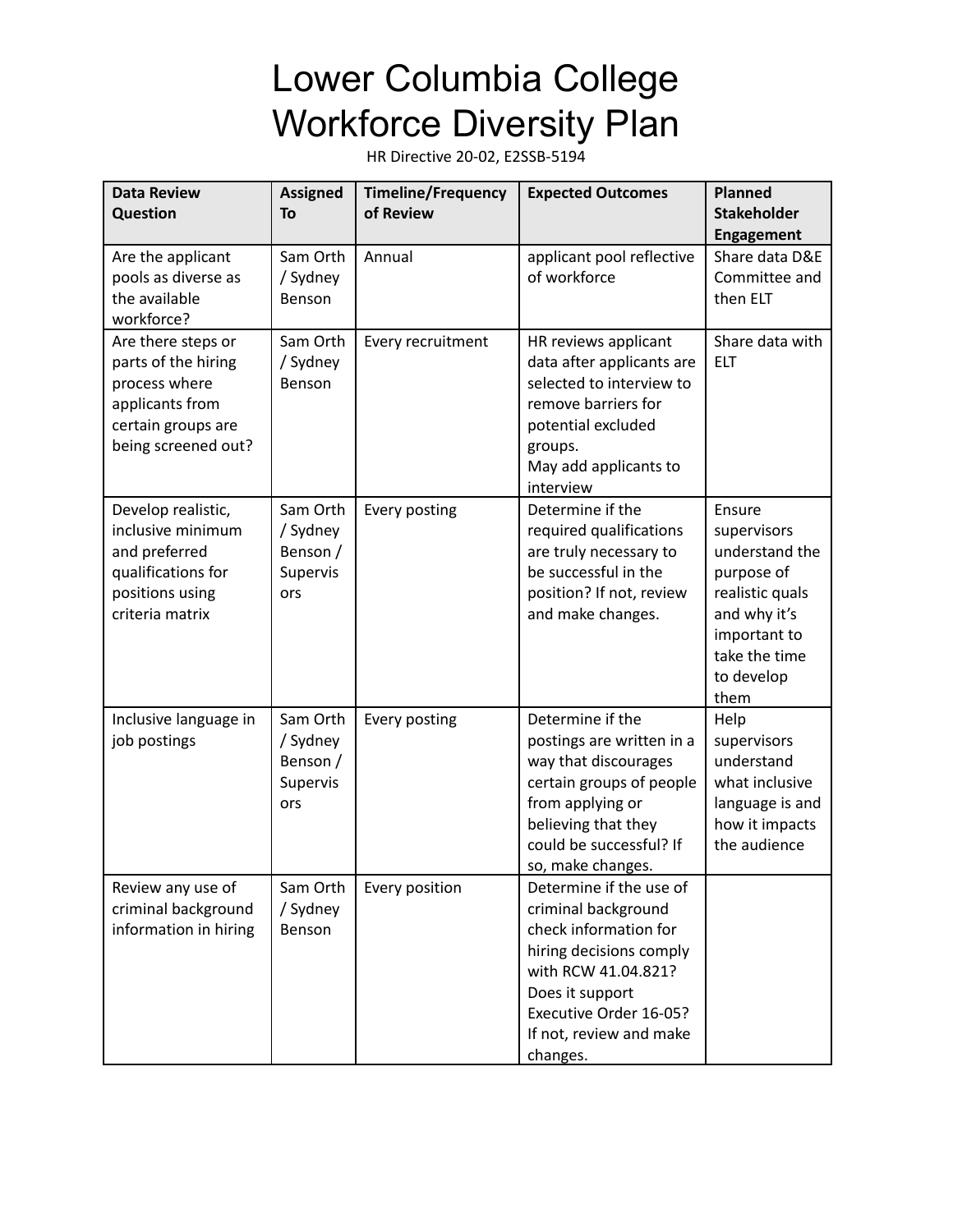HR Directive 20-02, E2SSB-5194

| Review how your     | Sam Orth | Determine if the hiring   |  |
|---------------------|----------|---------------------------|--|
| organization        | ' Sydney | processes and decisions   |  |
| considers breaks in | Benson   | create barriers for those |  |
| employment and      |          | who may have had          |  |
| participation in    |          | breaks in employment      |  |
| military service    |          | or participated in        |  |
|                     |          | military service,         |  |
|                     |          | including being a         |  |
|                     |          | member of the military    |  |
|                     |          | reserves? If so, review   |  |
|                     |          | and make changes          |  |

## 7. Partnerships between Agencies & Higher Education

#### **Build stronger relationships with local colleges to recruit new graduates**

- Attend regional job fairs
- Develop connections with WSUV, Clark College, Centralia College, etc. to spread awareness about LCC jobs
- Networking events
- Marketing strategies to target diverse groups

#### **Increase efforts in word of mouth marketing for positions**

- Effectiveness & College Relations share jobs on social media
- Have employees share job postings via social media

## Review

● Reviewed and approved by Executive Leadership Team - March 23, 2022

# Additional Resources

#### **The additional resources listed below may help develop the agency's diversity plan.**

- Workforce Diversity Directive State HR Directive 20-02
- Washington Law Against [Discrimination](https://apps.leg.wa.gov/rcw/default.aspx?cite=49.60)
- Title VII of the Civil [Rights](https://www.eeoc.gov/laws/statutes/titlevii.cfm) Act
- Executive Order 12-02 on [Workforce](https://www.governor.wa.gov/sites/default/files/exe_order/eo_12-02.pdf) Diversity and Inclusion
- Executive Order 13-02 on Improving Employment [Opportunities](https://www.governor.wa.gov/sites/default/files/exe_order/eo_13-02.pdf) & Outcomes for People with Disabilities in State [Employment](https://www.governor.wa.gov/sites/default/files/exe_order/eo_13-02.pdf)
- Executive Order 16-05 on Building Safe [Communities](https://www.governor.wa.gov/sites/default/files/exe_order/eo_16-05.pdf) Through Successful Reentry
- [Executive](https://www.governor.wa.gov/sites/default/files/exe_order/19-01_VeteranAndMilitaryFamily%20.pdf) Order 19-01 on Veteran and Military Family Transition and Readiness Support
- Employer of Choice Committee publication on [Unconscious](https://ofm.wa.gov/sites/default/files/public/shr/HRleaddev/governnance/eocc/DiversityRR.pdf) Bias in Hiring
- [Measuring](https://ofm.wa.gov/state-human-resources/workforce-diversity-equity-and-inclusion/diversity-equity-and-inclusion-resources/measuring-diversity) Diversity webpage from OFM State HR
- Veteran Employment Plan
- Affirmative Action and [Demographic](https://www.ofm.wa.gov/sites/default/files/public/shr/Payroll/HRMSSupport/TrainingAndOLQR/DataDefinitions/AAandDemographicDataGuide.pdf) Data Guide